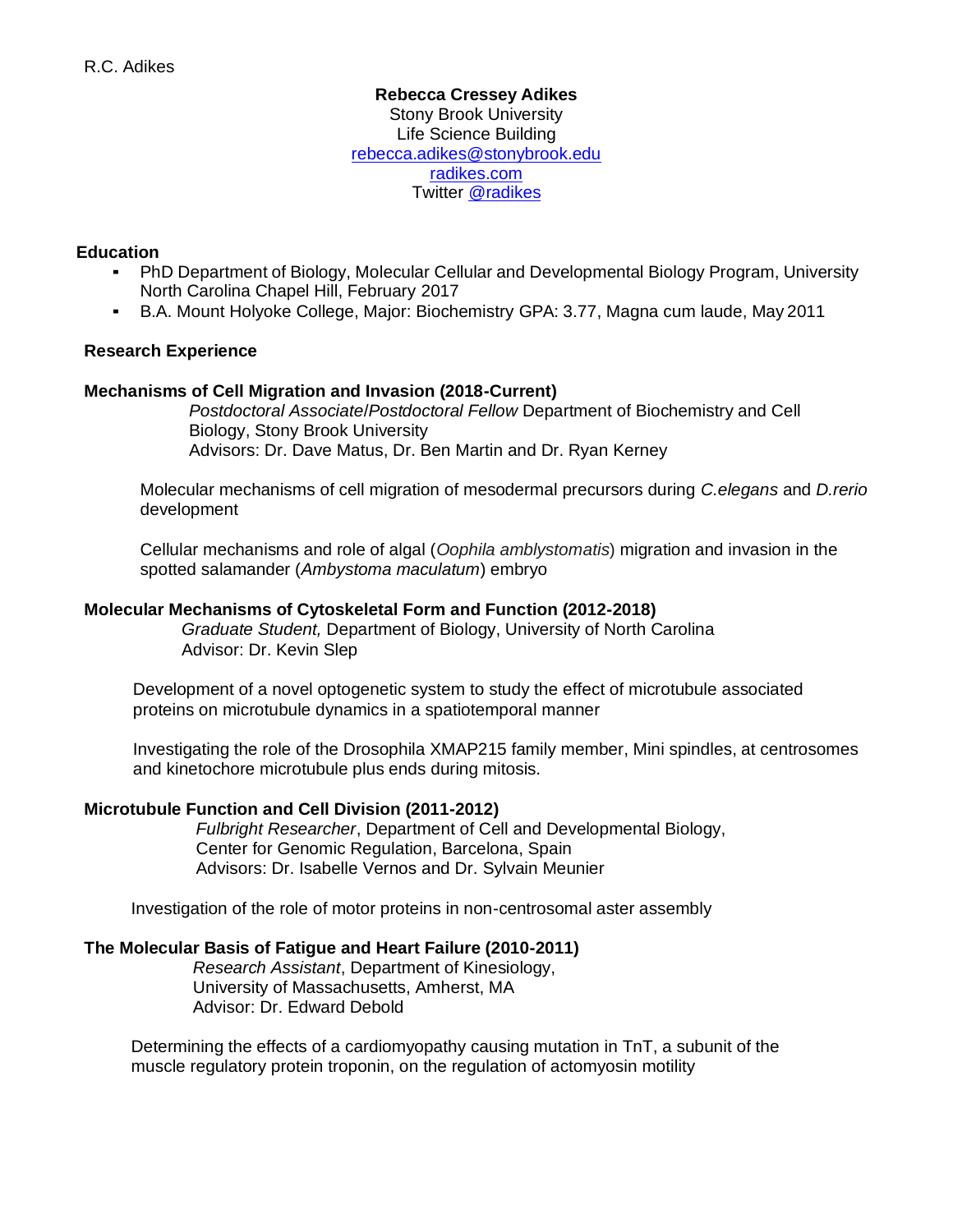**Biochemical and Biophysical Characterization of Myosin-XIX (2008-2010)** 

*Research Assistant*, Department of Cellular and Molecular Physiology, Penn State College of Medicine, Hershey, PA

Advisors: Dr. Omar Quintero and Dr. Christopher Yengo

Biochemical analysis of the myosin-XIX motor domain

*Research Assistant*, Department of Biological Sciences, Mount Holyoke College, South Hadley, MA Advisor: Dr. Omar Quintero

Determining the recovery kinetics of myosin-XIX on mitochondria using FRAP

*HHMI Research Mentee*, Department of Biological Sciences, Mount Holyoke College, South Hadley, MA and Department of Physics, University of Massachusetts, Amherst, MA Advisors: Dr. Omar Quintero and Dr. Jennifer Ross

Purification of myosin–XIX

# **Teaching experience**

#### **Lecturer:**

- Structural Biology and Spectroscopy, Stony Brook University, Spring 2020
- Developmental Genetics, Stony Brook University, Spring 2020

#### **Lab Instructor:**

- Developmental Genetics, Stony Brook University, Spring 2019 and 2020
- Cell Biology, Department of Biology, Mount Holyoke College, Spring 2011

#### **Guest Lecturer:**

- Cell Biology, Stony Brook University, Fall 2019
- Molecular Cytoskeleton, University of North Carolina, Fall 2014

#### **Teaching Assistant:**

- Microscopy Teaching Assistant: Embryology: Concepts and Techniques in Modern Developmental Biology. Marine Biological Laboratory, Woods Hole M.A. 2019
- Course Assistant/Research Facilitator: Analytical and Quantitative Light Microscopy Course, Woods Hole, MA, May 2014, 2018, 2019
- Cell and Developmental Biology, University of North Carolina, Fall 2013, Spring 2015

#### **Peer Led Undergraduate Mentor**:

Genetics/Molecular Biology and Cell Biology, Mount Holyoke College, 2009-2011

#### **Research Mentor:**

**Matus Lab -** Stony Brook University, Fall 2018-Current

MD/PhD Students Mentored:

| Nuri Kim                      | Spring 2018-Spring 2019 | PhD Candidate Seliger Lab SBU                 |
|-------------------------------|-------------------------|-----------------------------------------------|
| <b>PhD Students Mentored:</b> |                         |                                               |
| Sam Stettnisch                | Summer 2020 - Current   | <b>Graduate Student MCB</b>                   |
| Courtney Tello                | Summer 2020 - Current   | <b>Graduate Student Genetics</b>              |
| Maryam Azimi                  | Fall 2019 - Current     | <b>Graduate Student Genetics</b>              |
| Qinyun Zhao                   | Fall 2019 - Current     | <b>Graduate Student Applied Math</b>          |
| Undergraduates Mentored:      |                         |                                               |
| Anya Fang                     | Fall 2019 - Current     | <b>Clinical Lab Sciences Major</b>            |
| Ononnah Ahmed                 | Fall 2018 - Current     | <b>Currently Postbac Researcher Matus Lab</b> |
|                               |                         |                                               |

**Slep Lab -** University of North Carolina, Spring 2013 – Spring 2018 Undergraduates Mentored:

|               | Zeyun(Angela) Xue Fall 2016 - Spring 2018 | <b>Medical Student, UNC</b>       |
|---------------|-------------------------------------------|-----------------------------------|
| Sofia Corella | Fall 2017 - Spring 2018                   | <b>MSTP Student, Case Western</b> |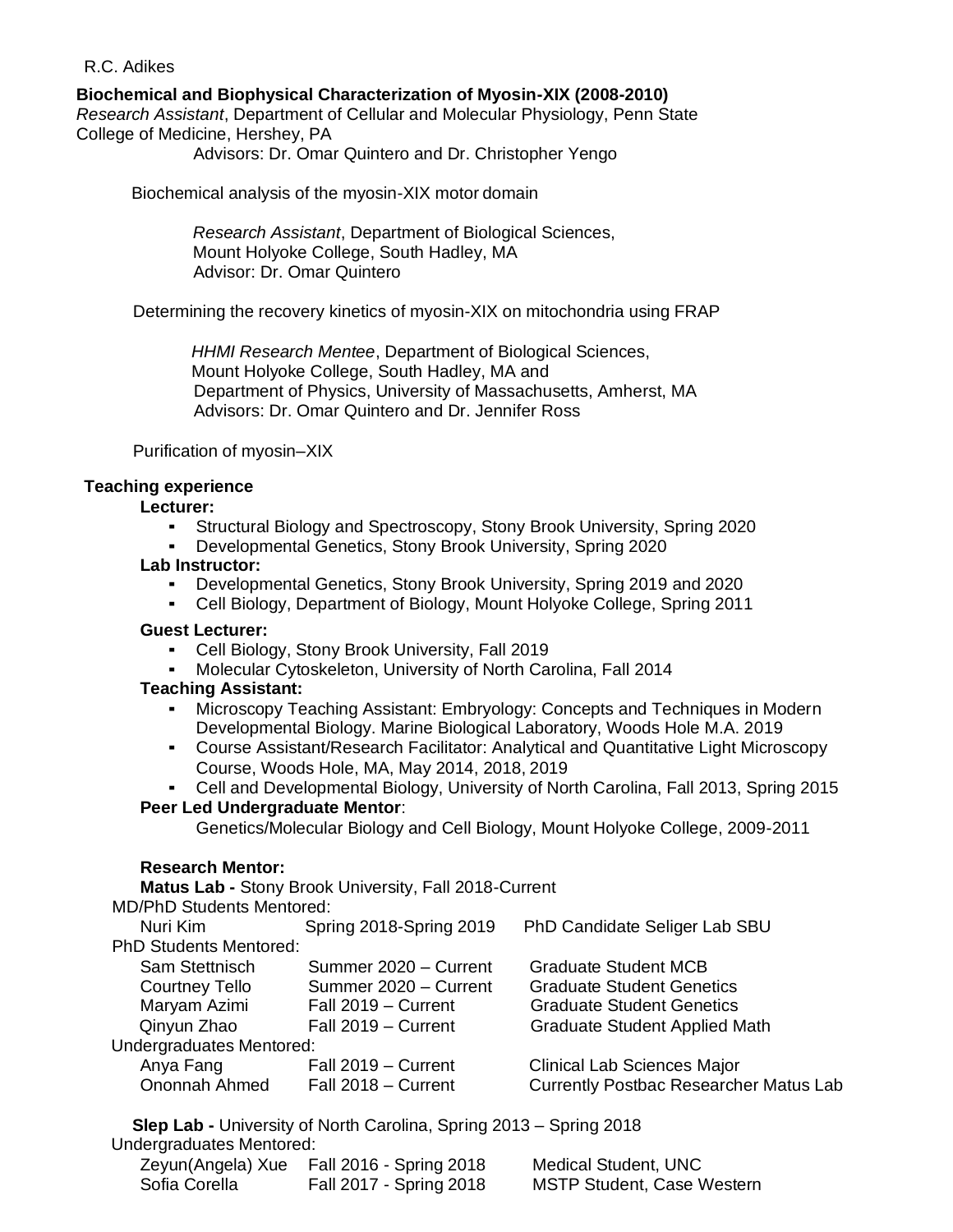| Claudia Szlek      | Fall 2017 - Spring 2018   | Biology Major, UNC                                     |
|--------------------|---------------------------|--------------------------------------------------------|
| April Hamer        | Fall 2013 - Spring 2017   | <b>Medical Analyst, Intouch Solutions</b>              |
| <b>Brian Saway</b> | Spring 2015 - Spring 2016 | MD Virginia Tech, Resident, MUSC                       |
| Ashley Gwyn        |                           | Summer 2015-Summer 2016 PA Student, Wingate University |
| Tanner Fadero      | Spring 2013-2015          | PhD Candidate, UNC                                     |

**Quintero Lab –** Mount Holyoke College/Penn State Hershey, Summer 2009, 2010

| Undergraduates Mentored: |             |                                     |
|--------------------------|-------------|-------------------------------------|
| Nellie Davis             | Summer 2009 | Entrepreneur, Nellie Rose Textile   |
| Thoung Minh La           | Summer 2010 | <b>Pfizer/Mass General Hospital</b> |

# **Traineeships**

- Academics for Black Survival and Wellness. Organizers: Pearis L. Bellamy and Dr. Della V. Mosley. 2020
- SciPhD Training: Preparing scientists for professional careers. Instructors: Dr. Randall Ribaudo and Larry Petcovic. 2020
- Junior Scientists Workshop on Biological Optical Microscopy. Janelia Research Campus, Ashburn, VA. Course Directors: Dr. Ilaria Testa, Dr. Kaspar Podgorski, Dr. Luke Lavis and Dr. Philipp Keller. 2019
- Grant Writers' Seminars and Workshops: NIH Grant Writing Workshop. Stony Brook University. 2019
- **EMBO Practical Course: Light Sheet Microscopy. Max Plank Institute. Dresden, Germany.** Course Directors: Dr. Pavel Tomancak, Dr. Jan Peychl, Dr. Emmanuel G. Reynaud. 2018
- **Embryology: Concepts and Techniques in Modern Developmental Biology. Marine Biological** Laboratory, Woods Hole M.A. Course Directors: Dr. Rich Schneider UCSF and Dr. David Sherwood Duke University. 2017
- NSF-Pan American Studies Institute training course on the function and regulationof the cytoskeleton. Rio de Janeiro, Brazil. Course Director: Dr. Margaret Titus, University of Minnesota. 2010

# **Consulting**

- Rest Lab confocal time lapse imaging of single celled marine eukaryotes
- Citovsky Lab Confocal imaging of BiFC in tobacco plants
- Neiman Lab Four color confocal imaging in mammalian cells
- iGEM Stony Brook experience for undergraduates Guidance on imaging techniques and analysis

# **Publications**

**Adikes, R.C**.\*, Kohrman, A.Q.\*, Martinez, M.A.Q.\*, Palmisano, N.J., Smith, J.J., Medwig-Kinney, T.N., Min M., Sallee, M.D., Ahmed, O.B.^, Kim, N., Liu, S., Morabito, R.D., Weeks, N., Zhao, Q., Zhang, W., Feldman, J.L., Barkoulas, M., Pani, A.M., Spencer S.L., Martin, B.L., and Matus, D.Q. (2020). [Visualizing](https://www.biorxiv.org/content/10.1101/2019.12.18.881888v3)  [the metazoan proliferation-differentiation decision](https://www.biorxiv.org/content/10.1101/2019.12.18.881888v3) *in vivo***.** bioRxiv

DOI: <https://doi.org/10.1101/2019.12.18.881888>

\*these authors contributed equally ^undergraduate author

Bocanegra, J.L. \*, **Adikes, R.C.** \***,** Quintero O.A. (2020) [Myosin XIX. Myosins -](https://www.springer.com/us/book/9783030380618) A Superfamily of [Molecular Motors.](https://www.springer.com/us/book/9783030380618) Springer. \*these authors contributed equally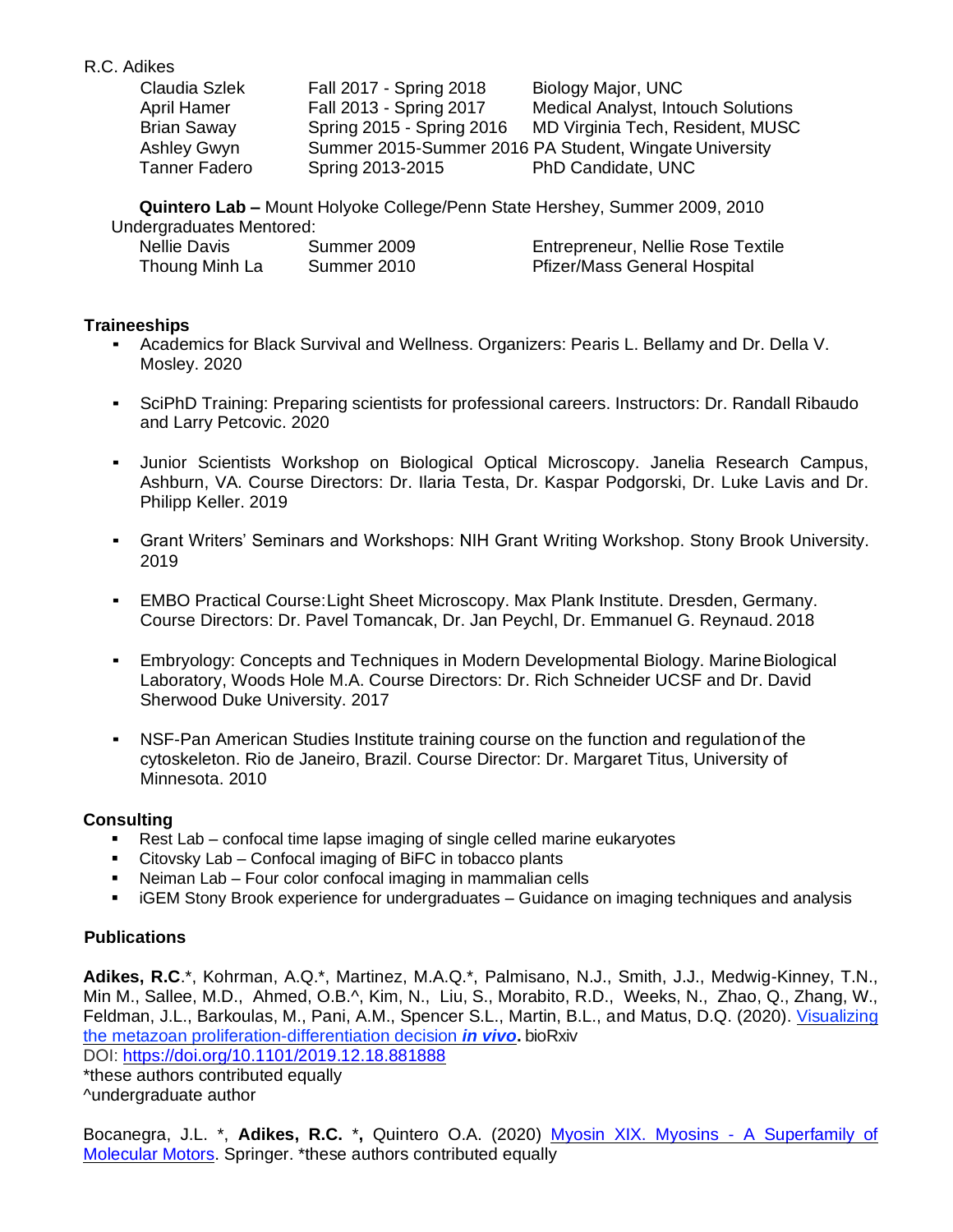**Adikes, R.C.,** Hallett, R.A., Saway, B.F.^, Kuhlman, B., Slep, K.C. (2018) [Control of](http://jcb.rupress.org/content/217/2/779)  [cytoskeletal](http://jcb.rupress.org/content/217/2/779) [dynamics via light mediated microtubule actin crosslinking.](http://jcb.rupress.org/content/217/2/779) JCB 217(2) 779-793. DOI: 10.1083/jcb.201705190 Prepint on BioRxiv DOI:<https://doi.org/10.1101/142414> ^undergraduate author

Plevock, K.P.\*, Fox, J.C.\*, Byrnes, A.E.\*, **Adikes, R.C.\*,** Speed., S.K.^, Haase, J., Freidman, B., Cook, D.M., Bloom, K., Rusan, N.M., Slep, K.C. (2018) [Stu2 uses a 15-nm parallel coiled coil for kinetochore](https://www.molbiolcell.org/doi/abs/10.1091/mbc.E17-01-0057) [localization and concomitant regulation of the mitotic spindle.](https://www.molbiolcell.org/doi/abs/10.1091/mbc.E17-01-0057) MBoC. 29(3):285-294. DOI: 10.1091/mbc.E17-01-0057 \*these authors contributed equally ^undergraduate author

**Adikes, R.C.,** Unrath W.C., Yengo, C.M., and Quintero, O.A. (2013) [Biochemical analysis of the](https://onlinelibrary.wiley.com/doi/abs/10.1002/cm.21110) [myosin-XIX motor domain.](https://onlinelibrary.wiley.com/doi/abs/10.1002/cm.21110) Cytoskeleton 70(5), 281-9. DOI: 10.1002/cm.2111

Quintero, O.A., DiVito, M.M., **Adikes, R.C**., Kortan, M.B., Case, L.B., Lier, A.J., Panaretos, N.S., Slater S.Q., Rengarajan, M., Feliu M., Cheney R.E. (2009) [Human myo19 is a novel myosin that associates](https://www.sciencedirect.com/science/article/pii/S0960982209018454?via%3Dihub) [with mitochondria.](https://www.sciencedirect.com/science/article/pii/S0960982209018454?via%3Dihub) *Current Biology* 19, 2008-2013. DOI: 10.1016/j.cub.2009.10.026

# **Presentations – Talks and Seminars**

**Adikes, R.C.,** (2020) *Visualizing the metazoan proliferation-differentiation decision in vivo*. Cell and Developmental Biology Virtual Meeting. Lab Roots and Imaris.

**Adikes, R.C.,** (2020) *Visualizing the metazoan proliferation-differentiation decision in vivo*. TAGC. Virtual **Meeting** 

**Adikes, R.C.,** (2020) *Visualizing the metazoan proliferation-differentiation decision* in *C.elegans.* New York Area Worm Meeting. New York, NY.

**Adikes, R.C.,** (2019) *Cell Migration and Invasion During Developmen*t. Junior Scientists Workshop on Biological Optical Microscopy. Janelia Research Campus, Ashburn, VA.

**Adikes, R.C.,** (2019) *Generating, implementing and analyzing ratiometric kinase-based biosensors in C. elegans.* International *C. elegans* Conference. Los Angles, CA.

**Adikes, R.C.,** (2019) *Cell cycle and cytoskeleton regulation of cell migration and differentiation of C. elegans sex myoblasts and zebrafish paraxial mesoderm.* North East Developmental Biology Meeting. Woods Hole, MA.

**Adikes, R.C.,** (2017) *The TOG tales of the tail of XMAP215 family*. Triangle Cytoskeleton Meeting. Saxapahaw, NC.

**Adikes, R.C.,** (2017) *Using blue light to change the dynamics of the cytoskeleton*. University of Richmond. Biology Department Seminar Series.

**Adikes, R.C.,** (2017) *Illuminating the role of MT dynamics in space and time*. University of North Carolina. Biology Department Symposium.

**Adikes, R.C**., (2015) *Probing Msps polymerase activity during mitosis*. University of North Carolina Mitosis Club Meeting.

**Adikes, R.C**., (2010) *Myosin 19: a novel mitochondrial associated myosin.* Pan American Studies Institute on the function and regulation of the cytoskeleton. Búzios, Brazil.